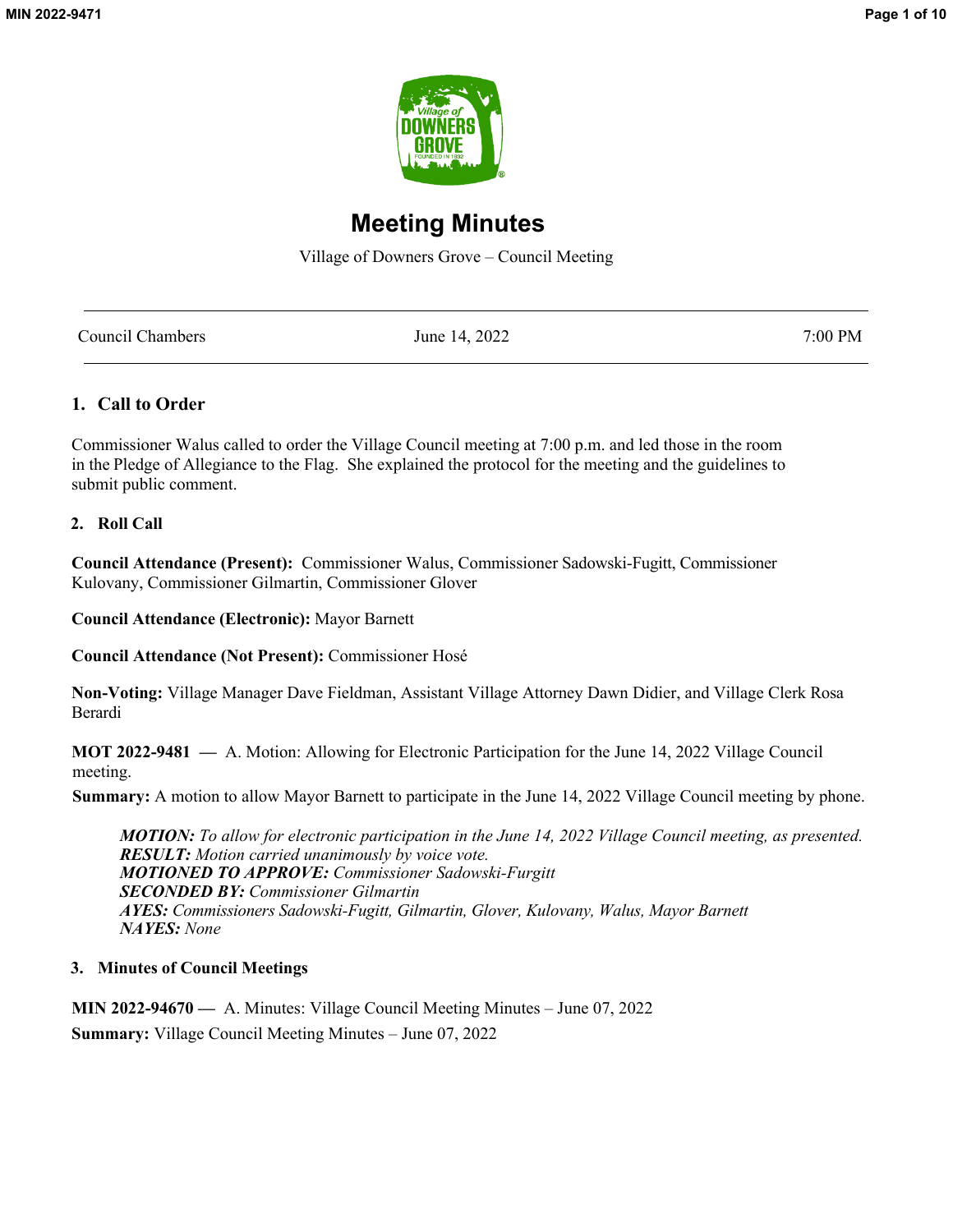*MOTION: To adopt the meeting minutes of the June 07, 2022 meeting, as presented. RESULT: Motion carried unanimously by voice vote. MOTIONED TO APPROVE: Commissioner Sadowski-Furgitt SECONDED BY: Commissioner Gilmartin, AYES: Commissioners Sadowski-Fugitt, Gilmartin, Glover, Kulovany, Walus, Mayor Barnett NAYES: None*

## **4. Consent Agenda**

 **BIL 2022-9469 —** A. Bills Payable: No. 6668 - June 14, 2022

 **Summary:** No. 6668 - June 14, 2022

*MOTION: To adopt all items on the Consent Agenda, as presented RESULT: Motion carried unanimously by voice vote. MOTIONED TO APPROVE: Commissioner Sadowski-Furgitt SECONDED BY: Commissioner Gilmartin AYES: Commissioners Sadowski-Fugitt, Gilmartin, Glover, Kulovany, Walus, Mayor Barnett NAYES: None*

## **5. Active Agenda**

 **ORD 2022-9459 —** A. Ordinance: Proposing the Establishment of Special Service Area #12 in the Village of Downers Grove, Illinois, and Providing for a Public Hearing and Other Procedures in Connection Therewith **ORDINANCE 5932**

**Summary:** This ordinance proposes the establishment of Special Service Area #12 in the Village of Downers Grove, Illinois, and provides for a public hearing and other procedures in connection therewith.

*MOTION: To adopt AN ORDINANCE PROPOSING THE ESTBLISHMENT OF SPECIAL SERVICE AREA #12 IN THE VILLAGE OF DOWNERS GROVE, ILLINOIS, AND PROVIDING FOR A PUBLIC HEARING AND OTHER PROCEDURES IN CONNECTION THEREWITH, as presented* **ORDINANCE 5932** *RESULT: Motion carried unanimously by Roll Call MOTIONED TO APPROVE: Commissioner Sadowski-Furgitt SECONDED BY: Commissioner Gilmartin, AYES: Commissioners Sadowski-Fugitt, Gilmartin, Glover, Kulovany, Walus, Mayor Barnett NAYES: None*

**ORD 2022-9464 —** B. Ordinance: Proposing the Establishment of Special Service Area #13 in the Village of Downers Grove, Illinois, and Providing for a Public Hearing and Other Procedures in Connection Therewith **ORDINANCE 5933**

**Summary:** This ordinance proposes the establishment of Special Service Area #13 in the Village of Downers Grove, Illinois, and provides for a public hearing and other procedures in connection therewith.

*MOTION: To adopt AN ORDINANCE PROPOSING THE ESTBLISHMENT OF SPECIAL SERVICE AREA #13 IN THE VILLAGE OF DOWNERS GROVE, ILLINOIS, AND PROVIDING FOR A PUBLIC HEARING AND OTHER PROCEDURES IN CONNECTION THEREWITH, as presented* **ORDINANCE 5933** *RESULT: Motion carried unanimously by Roll Call MOTIONED TO APPROVE: Commissioner Sadowski-Furgitt SECONDED BY: Commissioner Gilmartin AYES: Commissioners Sadowski-Fugitt, Gilmartin, Glover, Kulovany, Walus, Mayor Barnett NAYES: None*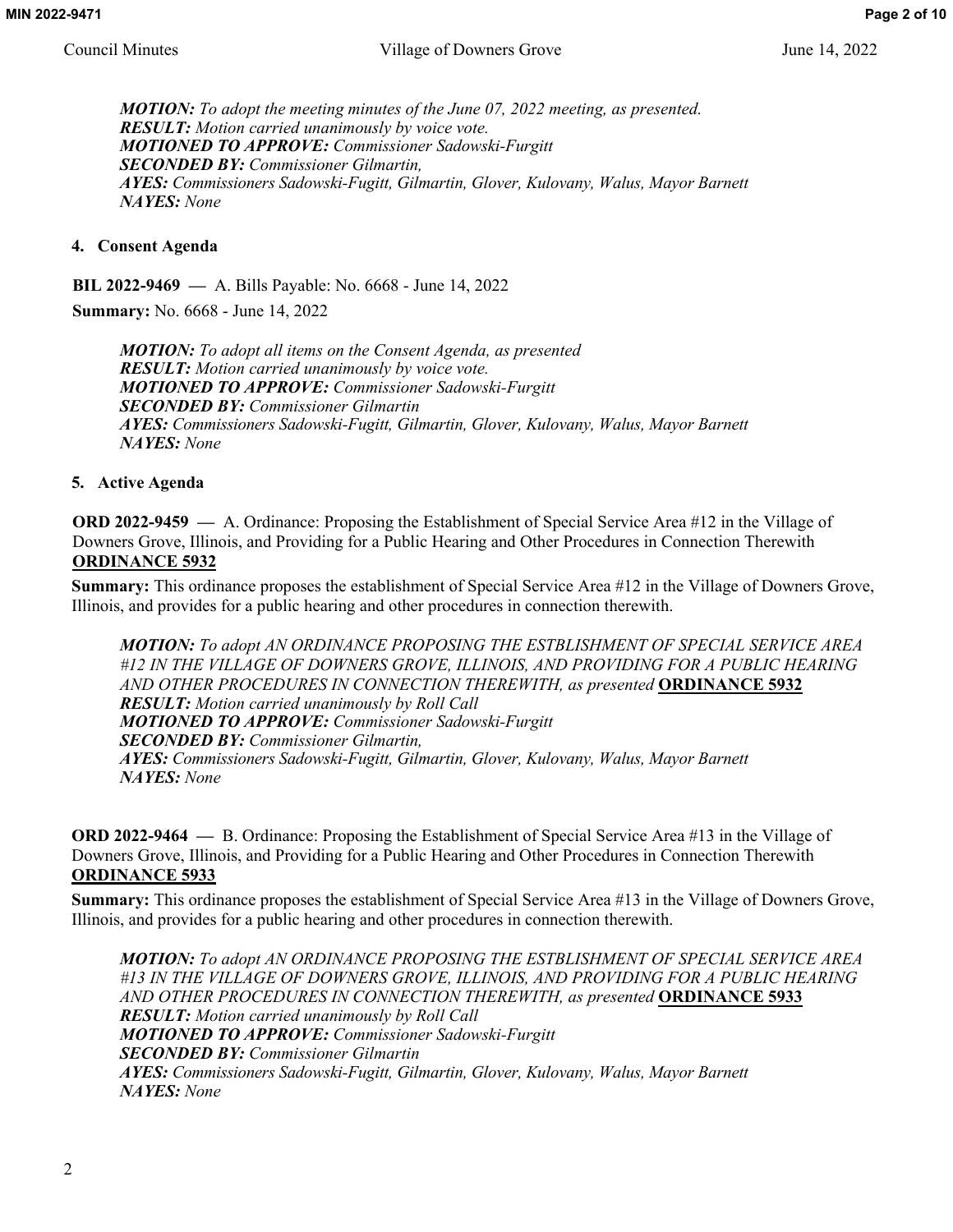**MOT 2022-9496 —** C. Motion: Direct Staff to Negotiate the Renewal of the Solid Waste Contract with Republic Services

**Summary:** This motion directs staff to negotiate the renewal of the Solid Waste Contract with Republic Services.

*MOTION: To adopt a motion directing staff to negotiate the renewal of the Solid Waste Contract with Republic Services, as presented RESULT: Motion carried 4-2 by Roll Call MOTIONED TO APPROVE: Commissioner Gilmartin SECONDED BY: Commissioner Glover AYES: Commissioners Gilmartin, Glover, Walus, Mayor Barnett NAYES Commissioners Kulovany, Sadowski-Fugitt* 

## **Public Comment**

 David Rose, resident, spoke of disappointment in the Council's discussion regarding the solid waste contract at the 6/7/22 Village Council Meeting. He also spoke of disappointment in the appointment of a member to the Economic Concerns Commission that has not met in some time.

## **Village Council Questions/Comments**

**Commissioner Gilmartin** stated the motion was to work with Republic Services in ways to be better environmentally. He said it was not the end of it and was interested to hear what Republic has to offer. He said it did not limit them from looking for a different service provider if they don't find what Republic had to offer to be adequate. He said the motion made at the night's meeting was to allow the staff to work with Republic Services. He concluded by stating that Republic Services had a good reputation within the community.

**Commissioner Walus** stated that she echoed Commissioner Gilmartin's sentiments.

**Commissioner Glover** stated that he also echoed Commissioner Gilmartin's comments. He also reiterated that Republic Services has met and exceeded the Village's expectations, so it's only fair to work with them first. He also said that does not limit us to go out and get bids from other companies

**Commissioner Sadowski-Fugitt** said she would be voting no. She added that she was concerned with the environmental sustainability side of it and was hoping the Village could go straight to RFP (Requests for Proposals), to hear more about any innovations that might have happened in the last 10 years. She stated that's why she was voting no.

**Commissioner Kulvany** stated he would also be voting no. He said after 30 years with one vendor he thought it would be a good opportunity to go out to bid to see what else is offered. He said that this was the second public meeting regarding the solid waste contract and the public could have come to last week's meeting and commented. He said if negotiations with Republic Services are successful there will be another meeting to approve the contract. He concluded by stating if the Village goes out to RFP that would also be discussed at future public meetings where the public can comment.

**Mayor Barnett** said he would be voting yes. He seconded most of what his colleagues stated. He said meetings are videotaped and can be watched by anyone. He said this was their second meeting on the topic and if staff felt good about a future contract with Republic Services, there would be another first reading and vote taken. He said if negotiations did not go as planned than staff would go out for RFP. Mayor Barnett said there were several Council members that had significant interest in asking for significant input through the contract and the negotiation process regarding environmental improvements to our system and reducing overall waste. He said the Council was focused on many of the things the residents and those focused on the environment would feel were important. He said he was in support of the next step of the process.

## **6. First Reading**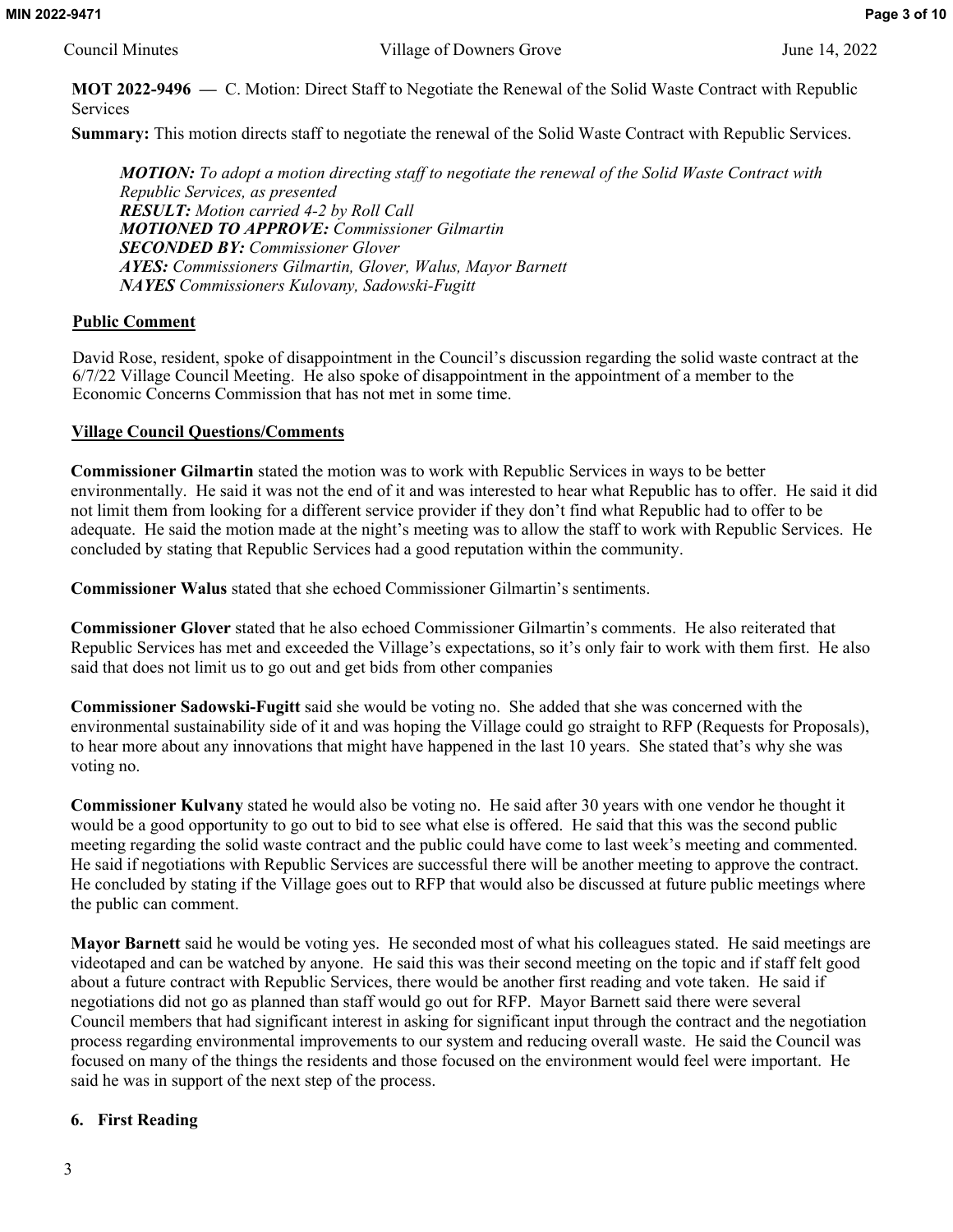**RES 2022-9479 —** A. Resolution: Accept the Comprehensive Annual Financial Report and Audit for the Fiscal Year January 1, 2021 through December 31, 2021

**Summary:** This resolution accepts the Comprehensive Annual Financial Report and Audit for the fiscal year January 1, 2021 through December 31, 2021.

Village Manager Dave Fieldman introduced Scott Turmine, partner at Forvis, LLP to present item A.

Mr. Turmine thanked the Council and staff for allowing him and his team to conduct the audit. He gave thanks to Village Finance Director, Robin Lahey and Assistant Director, Daiva Sheldon for their assistance with the audit. He said during the audit they did not encounter any difficulties or disagreements. He also said there were also journal entries that needed to be adjusted. Mr. Turmine explained provided were five main deliverables as part of the audit including, the annual Comprehensive Financial Report, a report on the Downtown TIF, a report on the Ogden TIF, a single audit report, and communication to the Village that summarizes the results of the audit. He said each opinion on the audit were considered clean opinions, the best possible, and there were no instances of material weaknesses or significant deficiencies in internal controls. He said the report included a management discussion and analysis section that provided a lot of narrative overview on the financial statements; it is a nice summary of what happened throughout the year. He highlighted that within the Fund Financial Statements, it was important to note the position of the General Fund. He said the fund balance was a good indicator of the health of the Village. He said on 12/31/21, the unassigned amount in the General Fund was about \$21.4M roughly 42% of the actual 2021 expenditures, which put the village at just over five months' worth of reserves. He said there was a best practice recommendation from the Government Finance Officers Association that recommends no less than two months' worth of reserves. He noted that with the ongoing COVID relief funding in 2021, a single audit requirement was triggered to look at federal grant program expenditures and that resulted in clean opinions. Mr. Turmine added that GASB had been very active with issuing new accounting pronouncements that affect governments and the Village was up to date on those. No new standards had to be adopted in 2021, but there would be a new one coming in 2022 that would impact the way the Village accounts for leases.

## **Village Council Questions/Comments**

**Commissioner Walus** thanked Mr. Turmine for his thorough presentation.

**Commissioner Kulovany** said it was robust report. He congratulated the Finance team for their hard work year after year. He thanked Mrs. Lahey, Deputy Village Manager Mike Baker and Village Manager Dave Fieldman make the hard things look easy. He said that staff pays very close attention to running the Village in an honorable and financially sound way. He said not every village is as blessed to have these results, especially through and coming out of a pandemic.

 **ORD 2022-9453 —** B. Ordinance: Amending Certain Sections Within Chapter 14 of the Municipal Code Concerning Motor Vehicles and Traffic

**Summary:** An ordinance amending certain sections within Chapter 14 of the Municipal Code concerning motor vehicles and traffic including Sec 14.8; Sec 14.36; Sec 14.37; Sec 14.50; Sec 14.52.17; Sec 14.52.18; Sec 14.52.20; Sec 14.63; Sec 14.63.1; Sec 14.67; Sec 14.71; Sec 14.79; Sec 14.80; Sec 14.80.1; Sec 14.81; Sec 14.85; Sec 14.98; Sec 14.99; Sec 14.101.1; , Sec 14.101.4; Sec 14.103.1; Sec 14.103.3; , Sec 14.103.7; , Sec 14.105.08; Sec 14.164.1

Andy Sikich, Public Works Director, [presented Item B.](http://www.downers.us/public/docs/agendas/2022/06-14-22/Chapter%2014%20Slide%20Deck.pdf) Mr. Sikich stated the proposed ordinance revisions were composed of several items, the recommendations of the Transportation and Parking Commission (TAP), the codification of temporary Village Manager approval, and some administrative updates. The temporary Village Manager approvals included such items as a reduction in speed limits and all the way stops at Norfolk and Saratoga. The Administrative Updates provide some consistency and format alphabetizing, correcting scrivener's errors and reflecting current field conditions. He went through all of the TAP Commission's recommendations, which he stated were straight forward and in all cases the Commission agreed with staff recommendations.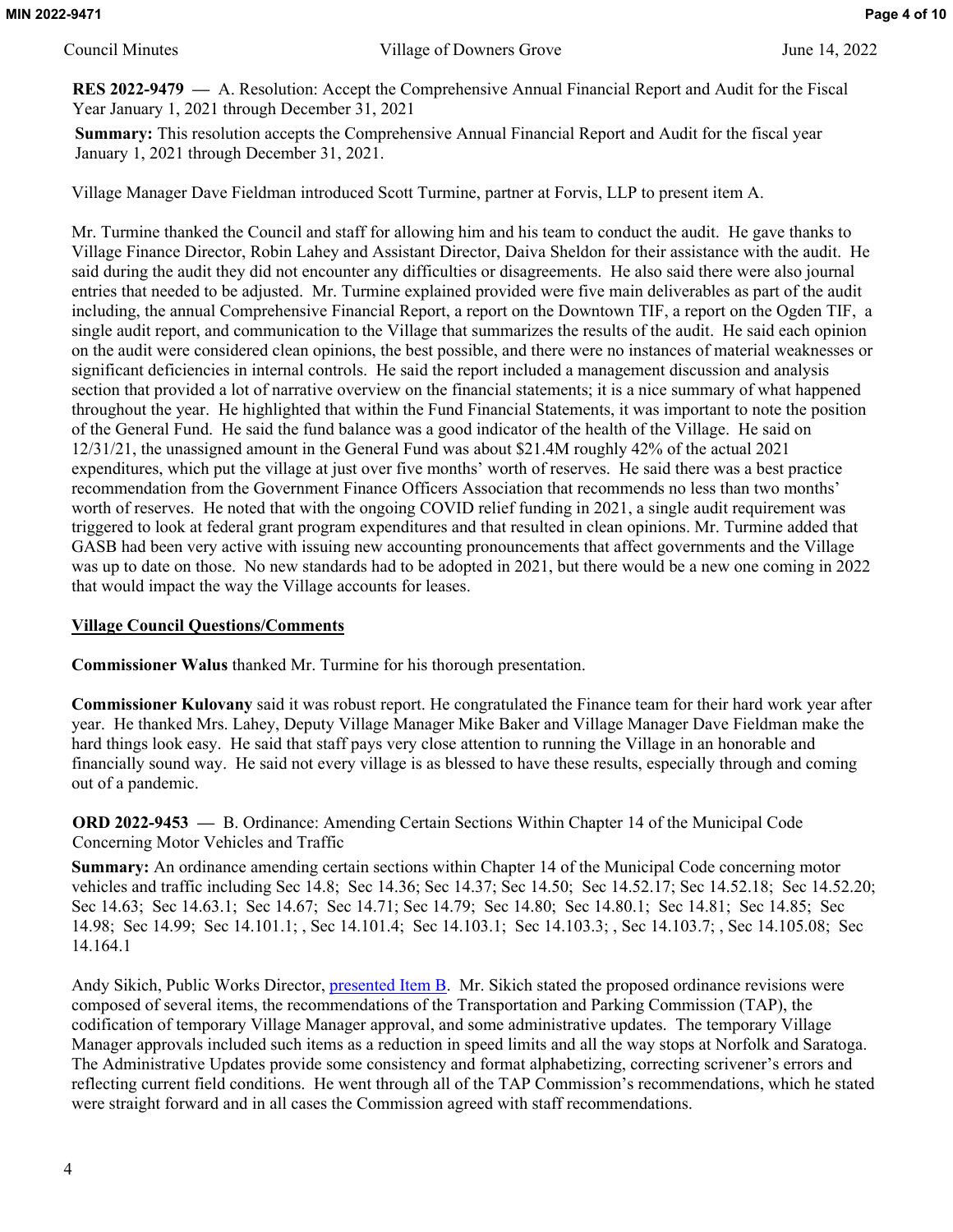## **Village Council Questions/Comments**

**Commissioner Gilmartin** asked aside from the one sign on Cross Street, was there anything else Mr. Sikich thought should be done to alert or warn truck drivers not to use Cross Street.

Mr. Sikich responded that they would add additional signage and would move the current sign up closer.

**Commissioner Kulovany** stated he thought all the proposed amendments made sense, especially those near schools. They show the Village's commitment to keep things safe near our schools.

 **MOT 2022-9500 —** C. Motion: Authorizing Staff to Pursue Traffic Safety Improvements on Main Street and Highland Avenue Near Downers Grove North High School

**Summary:** This motion authorizes staff to pursue traffic safety improvements on Main Street and Highland Avenue near Downers Grove North High School.

 Manager Fieldman stated that Item C. involves authorizing staff to continue to pursue traffic safety improvements on Main Street and Highland Avenue near Downers Grove North High School. Manager Fieldman explained this has been a multi-year effort and Mr. Sikich would provide additional details.

 Mr. Sikich [presented Item C.](http://www.downers.us/public/docs/agendas/2022/06-14-22/Main%20and%20Highland%20Slide%20Deck.pdf) He gave a history of the project, a summary of the draft preliminary design reports, a summary of the Public Information Meeting from May, and staff's request for Council direction to continue with the improvements and submit for approval. He stated the improvements were initiated in the High School Pedestrian Safety Study, with a goal of improving pedestrian safety at both North and South High Schools. He stated Sam Schwartz Consultants prepared the study and it was accepted by the Village Council in February of 2020. He said several recommendations came from that study. Along Main Street, from Sherman to Franklin, the recommendation consisted of a reduction to one lane in each direction, protected left turn lanes, center refuge islands, curb extensions, enhanced lighting and traffic signal phasing modifications. On Highland Avenue, between Lincoln and Grant, the recommendation was to construct chicanes. He said subsequent to the study in 2020 staff proceeded with several of the recommendations on various trajectories and timelines with regard to the North High Main Street improvements. He said the Village Council approved a contract with HR Green in September of 2021, which was for the preparation of a phase one engineering study. Mr. Sikich stated that in October 2021, HR Green performed updated traffic counts and prepared a traffic model and prepared a grant application for STP funding, which scored very well and on the approved funding list, and which would provide up to \$1.47M of the estimated \$2.1M of the construction cost. He said the final decision should be made September; at this point it appears that funding will be received. Mr. Sikich highlighted some key findings of the preliminary design report, which included a high number of vehicle and pedestrian crashes along Main Street, with 99 crashes in the past 5 years, including 8 involving pedestrians or bicyclists and one fatality. He said most crashes were primarily attributed to left turn being made from inside travel lanes. He said currently the southbound lanes merge from two lanes to one at Franklin. It also found inefficient traffic signal programming due to lack of dedicated left turn lanes. Mr. Sikich said the improvements that were going to be proposed were the change of one thru lane in each direction, with the addition of protected left turn lanes. He said they were expecting the change would increase safety. He said the travel times through the corridor would remain unchanged and the signals would be optimized to provide left turn arrow only when needed, dedicated bike lanes would be added between Grant and Franklin. He said the reduction in lanes would allow the bike lanes to be located within the existing road width without moving existing curves or removing parkway trees and would utilize curb extensions at Grant Street to shorten crossing distance for pedestrians and logical termination point for bike lanes. Mr. Sikich showed the proposed intersection at Main and Grant and chicanes on Highland. He said a Public Information Meeting was held on May 23 rd. He said comments were collected by attendees and generally included diversion of traffic to surrounding streets, merge location proximity to Ogden Avenue, utilization of bike lanes, lighting, use of a temporary test case, and improvements on Highland Avenue. He said HR Green analyzed the data and located the merge point south of Sherman Street. Mr. Sikich stated options for the enhanced lighting could include enhanced LED beacon lighting at intersections. He said staff requested Council direction to continue to pursue traffic safety improvements on Main Street and Highland Avenue near North High School. He stated after IDOT approved it, the Village would enter into a contract for final design, and the estimated start of construction would be in 2024.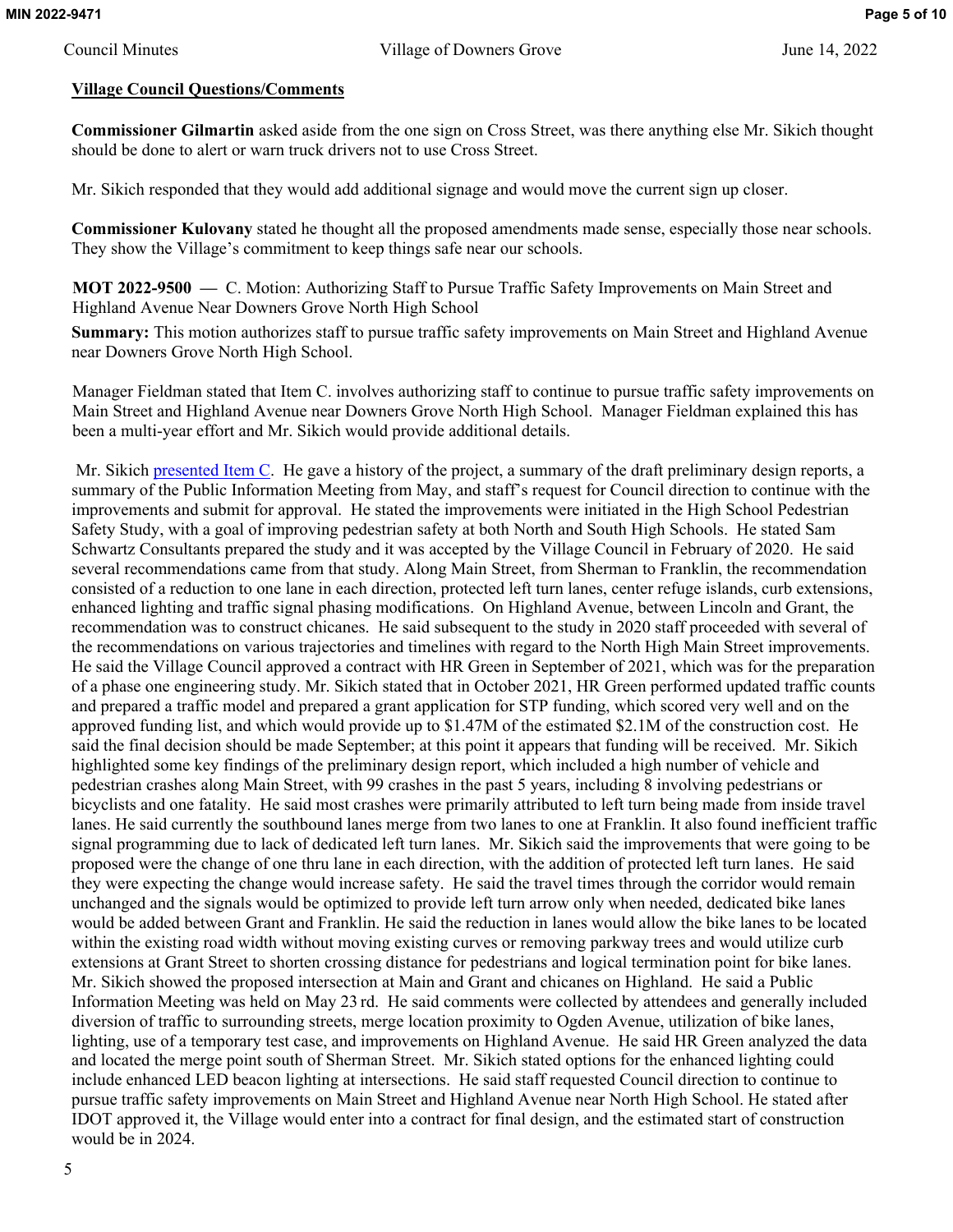## **Public Comment**

 Tom Schroeder, 4815 Forest, expressed concern with traffic that may use residential streets instead of Main Street. He stated he would like temporary measures taken to simulate the changes before actual changes are made, such as Changing the timing of lights and the use of cones.

David Rose returned to the podium and expressed his concerns about protection for the new bike lanes.

## **Village Council Questions/Comments**

**Commissioner Kulovany** asked Mr. Sikich to explain who HR Green and Sam Schwartz are and why the Village contracted them.

Mr. Sikich stated they were both transportation consultants. He said Sam Schwartz was consulted to do the initial high school pedestrian safety study and HR Green was contracted for the preliminary design work, the portion that was being discussed.

**Commissioner Kulovany** asked if there would be any benefit to those firms to falsify any data any of the modeling results.

Mr. Sikich answered no.

**Commissioner Kulovany** asked if he had a high confidence level in the data they supplied.

Mr. Sikich said he did. He said the way the transportation world looked at those projects was to project higher traffic volumes in the future and use use that for the basis of the design.

**Commissioner Kulovany** asked if they factored in growth and new developments.

Mr. Sikich answered yes.

**Commissioner Sadowski-Fugitt** stated she remembered the initial discussion with Sam Schwartz and they took a lot of the community comments and thoughtfulness to heart. She said she was pretty confident in the plan and thought it was the right thing to do to ensure pedestrian safety of the high schools. She said the concern was much more for the bike and pedestrian safety than it was for vehicles speeds. She continued by stating the main focus was to make it a more walkable and bikeable space for the high school students. She said she felt very confident, based on the experts, and was in favor and looked forward to implementing it.

**Commissioner Gilmartin** stated the idea of using grant money to fund the project sounded like it would be covered. He said the bike lanes were a critical piece to it and agreed the protection of the bike lanes needed to be addressed. He said connecting the high school and downtown was a great first step. He said he was concerned about the impact to the streets. Commissioner Gilmartin asked if Fairview was one time four lanes and knocked down to three.

Manager Fieldman said they would do research on it. He said there were significant improvements to section of Fairview in the late 90s, but would have to go back and check, but he thought it was a widening.

**Commissioner Kulovany** said it was a widening of two lanes to three, to add a turn lane.

Commissioner Gilmartin stated he was curious if there had been any application like this done in the Village to be able to understand what the impact would be.

Mr. Sikich said he was not aware of anything like that in the Village.

**Commissioner Kulovany** gave another example of the Fairview and Ogden intersection where there is a zipper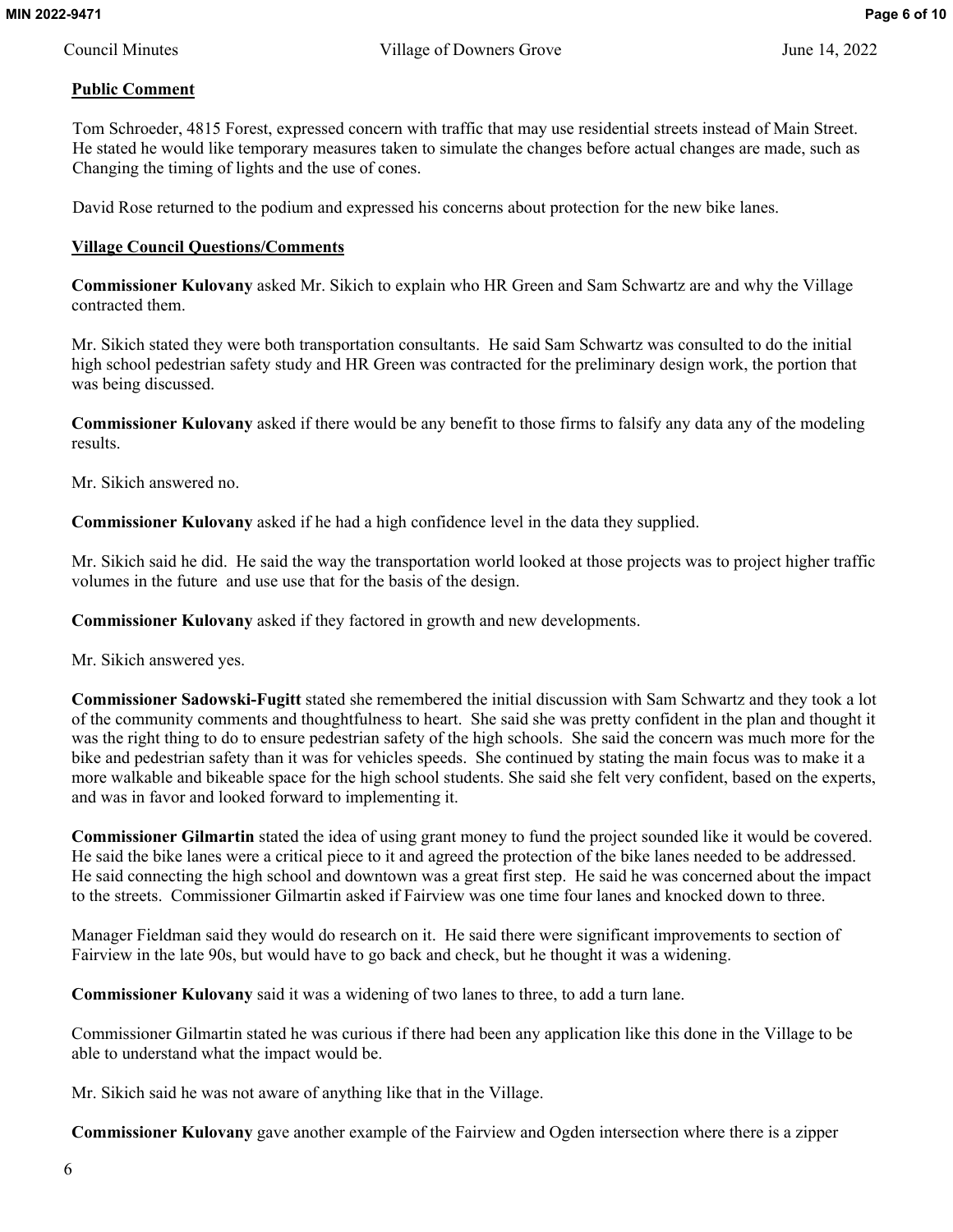merge, which is efficient and works smoothly. He said he originally voiced concerns because it was a major arterial street and didn't understand how they would take four lanes to two lanes and where would cars go until he read the report. He said the US Department of Transportation had studies of actual proof of improvements. He said people would probably try other streets when they first see it, but would eventually notice things were moving well. He said they had to rely on experts on this. He said he attended the session at Downer's South and there was public input. He said he would still keep an open mind, but after looking at the report and Federal Highway Administration reports, he would probably vote for it. He said he was pleased the turn lane on Forest was not being removed.

**Commissioner Glover** asked if there was a way to limit Amazon trucks or vehicles stopping at houses from parking in bike lanes.

Mr. Sikich said he did not have an answer to that question.

Manager Fieldman stated that staff would look into it.

**Commissioner Walus** stated it was an incredibly in depth process. She said she had some concerns about traffic that would typically be on Main moving to some of the residential streets. She said she also was not entirely convinced on the chicanes being proposed on Highland. She talked about taking away the seven parking spaces. She said they received residential feedback that said they wanted those parking spaces kept. She said if residents in that area wanted to weigh in, she wanted them to know their opinions would be taken into consideration. Commissioner Walus mentioned the test run not being recommended by staff and asked if the test would be inaccurate.

Manager Fieldman stated it did not set up well to simulate all components because there were so many moving pieces.

**Commissioner Kulovany** said if they there were going to be studying the timing of lights, and he wanted to include northbound on Forest to eastbound on Franklin and making the northbound turn on Main Street in in the reverse. northbound turn on Main Street. He said he thought that was a good recommendation. He said he would be in favor of that. He also added that when he drove by Claremont, he noticed a car parked on top of the speed hump.

## **7. Manager's Report**

**REP 2022-9502 —** A. Report: FRSP Discussion: Design Development Plan

Deputy Village Manager Mike Baker presented the [Manager's Report](http://www.downers.us/public/docs/agendas/2022/06-14-22/REP%202022-9502%20-%20FRSP%20Discussion%20%20Design%20Development%20Plan%20-%206-14-2022_21744.pdf), which included the design development plan for the Facilities Replacement and Sustainability Project. Mr. Baker stated he believed the development plans captured the direction given by the Village Council. He said last November there were a number of objectives that the Council agreed to with regard to the building design, including using traditional materials such as brick, stone, and glass; allowing for environmentally sustainable features integrated into the design; and a design that it is welcoming – that all people feel comfortable approaching and entering the building. He said this project was a shiny example of compliance with the Downtown Design Guidelines. Mr. Baker stated that as the Zoning approval came through, there was an extensive review of how well the project complied with the design guidelines. He said another important aspect of the project that was important and discussed over several meetings, was the environmentally sustainable features of the building and site. Those features included strong water enhancements, green roof on 10% of roof areas, permeable papers installed on 100% of parking surfaces, bio swales, rain gardens, 80% of landscaped areas, water use reduction, efficient plumbing features, use of native plantings, and rainwater harvesting for irrigation systems. He said there was an emphasis on increased energy performance and the use of renewable energy. Mr. Baker stated they believed the Blackburn Civil Rights Plaza offered a unique public space with native plantings and landscaping, that included inviting informal meeting and gathering spaces. He said the design team was still working on the unique place-making elements that would define the site and the Council could expect to see more details about those features in July. Mr. Baker said the next steps for the project included approval of design development plans at the June 21<sup>st</sup> Village Council meeting, the final cost estimates to be presented at the July  $5<sup>th</sup>$  meeting, with final action scheduled for the July  $12<sup>th</sup>$ meeting He stated if approved, the full project construction would begin on August 9th. Mr. Baker thanked David Yandel, with FGM Architects; Nicole McElroy, with Leopardo Companies; Village Community Development Director Stan Popovich; Village Public Works Director Andy Sikich; Village Attorney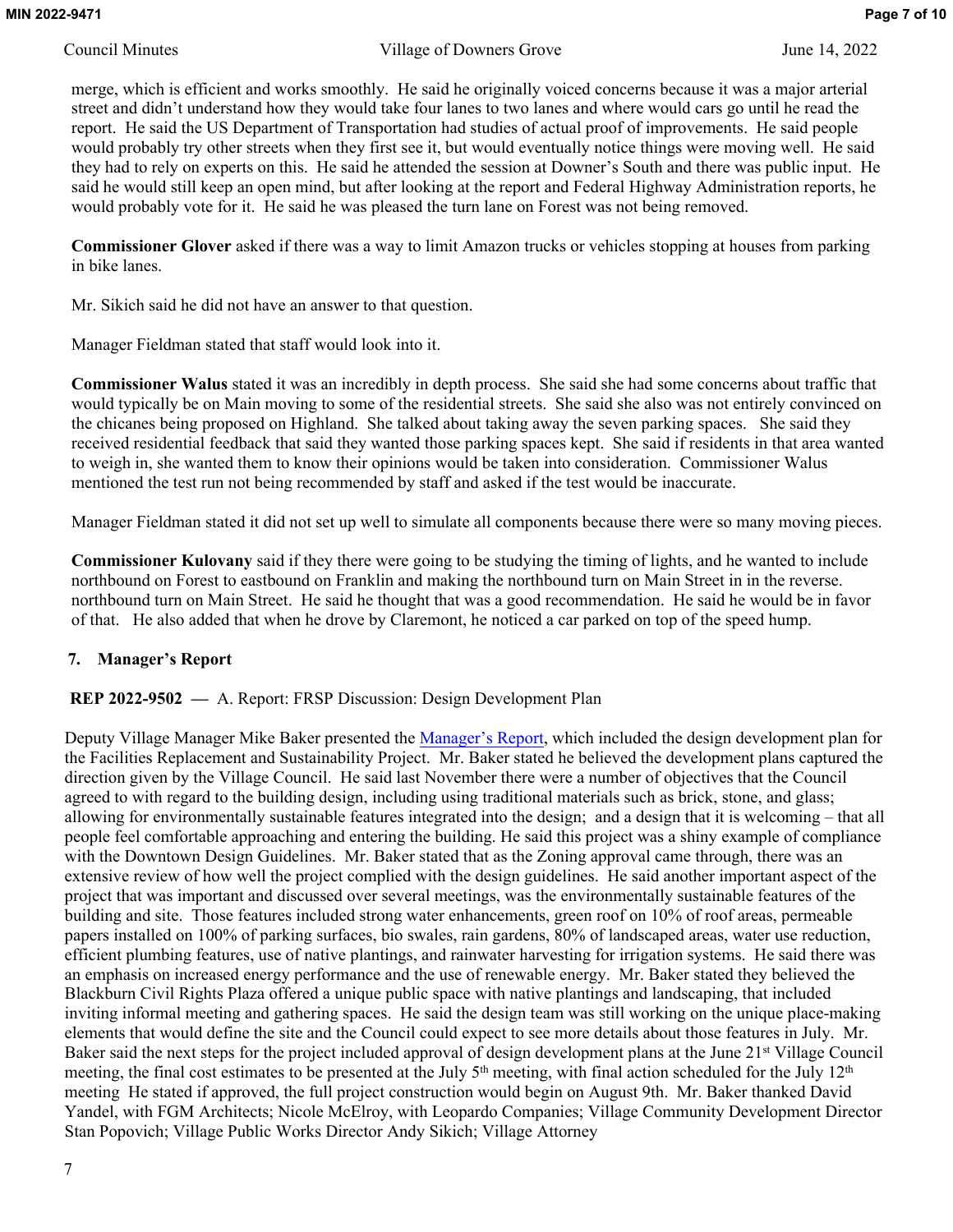Enza Petrarca; Assistant Village Attorney Dawn Didier, Finance and Director Robin Lahey and the rest of the Village staff for their help with the project.

## **Public Comment**

David Rose returned to the podium and expressed disappointment in what he presumed was a lack of environmentally sustainable features going into the new facility. He said he did not attribute waste reduction efforts to environmental sustainability.

Marge Earl, a former Council member, asked if they could go back to Betty Cheever's Council Chambers slide. She expressed concerns about only having one door behind the Council dais

Sarah DiPasquale, 710 Maple Ave, asked about the landscaping that was requested and where the Village was at with discussions about it.

Mr. Baker responded that there was information in the Staff Report included in the meeting materials posted online. He stated that staff met with Mrs. Pasquale and her neighbor to discuss buffering. He said the proposal by the architect showed fencing higher in elevation, a line of evergreens that would grow to approximately 15 feet, and the addition of trees installed on the resident side of the fencing that could grow to a taller height. He said the addition of the second layer of trees would require the use of easements.

Manager Fieldman said with Council's direction to look into enhancing the landscape buffer, staff would sketch up some ideas for next week's meeting. Manager Fieldman received the direction to do so.

## **Village Council Questions/Comments**

**Commissioner Kulovany** stated one of the challenges was the significant incline in the lots. He said if the residents would allow the use of the easements, there were a lot of plants that could be planted that grow rapidly. He gave examples of Arborvitae, White Pines, and Douglas Fir that look really nice. Commissioner Kulovany also gave an example of an expansion at Compass Church and what was provided as buffering for the neighbors that backed to the property. He also mentioned the Village cannot sacrifice square footage of the parking lot because there must be enough space for fire engines to be able to make a complete turn. Commissioner Kulovany said he would be in favor of that kind of approach.

Sarah Pasquale stated they would be open to assessing their properties in order to have the arborvitae, the fence, and additional pine trees. She also asked about whether the lights were still under review.

Mr. Baker responded yes.

**Commissioner Sadowski-Fugitt** commented that the view of the new facility from the train looked fantastic. She said she was excited to see the native plants and thrilled the plan was going in that direction. She reminded staff to include non-gender bathrooms inside. This would create a welcoming space for everyone. She also said she was in favor of the landscaping and looking forward to seeing what could be done.

Manager Fieldman stated they would have options with next week's motion. He said Mayor Barnett was not in a position to hold an in depth discussion, so he asked Manager Feildman to mention his comment. This was to propose the conversation of turf in the landscape plan to grass instead.

**Commissioner Kulovany** said he loved the presentation and didn't see anything he didn't like. He said the articulation, native plantings, and having all of environmental things was fantastic. Commissioner Kulovany referred to slide 21; it was a rendering of the Downers Grove Civic Center sign. He said that was the idea he articulated before, having the sign welcoming people to the area was also good for welcoming people to Downers Grove.

**Commissioner Gilmartin** echoed some previous comments. He said the renderings had brought to life what they had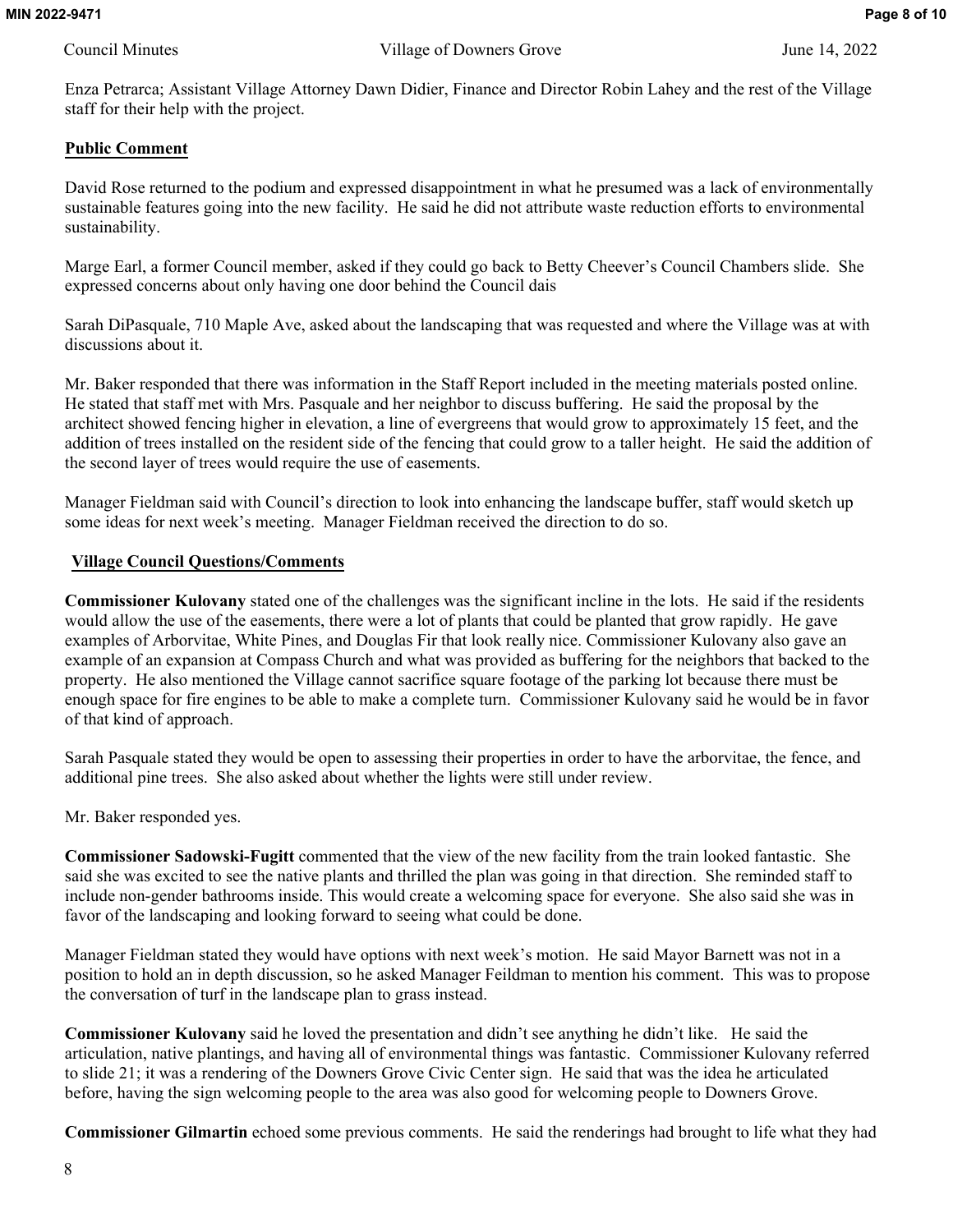Council Minutes Village of Downers Grove June 14, 2022

been looking for. He said he was most impressed with the classic exterior with a new and fresh interior. He stated he agreed with the planting comments. Commissioner Gilmartin asked if it was the intention to have the Village of Downers Grove in letters or if the logo also be included in the Chambers to dress it up. He also asked about also adding it to the exterior.

Manager Fieldman stated they were working closely with the design team. He said there may be opportunities to have logos displayed on screens, since the chambers because there were multiple users of the chambers, including District 58. He said they were looking into that. He stated the logo will show up throughout the campus, on monument signs, and on the knee wall at the northwest plaza. He said the staff reviewed images of logos on the building and it didn't click, but would be looking for further Council direction on that and it was something to think about over the week.

**Commissioner Gilmartin** reiterated he was excited to see the project moving forward. He said he also agreed with the additional door for safety behind the dais and was interested in seeing options.

**Commissioner Glover** said he was excited about the renderings. He expressed approval of additional buffering. He also noted on slide 12, that there might be some confusion for people crossing the tracks at Washington wanting to turn left into what may look like a driveway area and if there was any way to deter that, he would like to consider it.

Manager Fieldman said they would take a look at that. He said with the reconfigurations of Washington Street, heading southbound from the north tracks, it was intended to be just an s-curve to continue south with no ability to turn into the Civic Center property. That point of the driveway was for emergency exiting of police vehicles in lights and siren situations. A lot of steps were being taken to ensure that is not considered an entrance, such as no pavement markings and all paver bricks in that area, to show that it is a pedestrian-type plaza. He said this had been an area of focus for engineers and architects. He said they would look to see if there was any further signage or indicators to make sure no one drives into the facility there.

**Commissioner Walus** reiterated how excited she was to see the different iterations of the facility through the process. She said the back of the building looked amazing. She also mentioned how the renderings shown in the presentation really brought the plans to lif, and that she was excited to continue and watch the project move forward.

#### **8. Attorney's Report**

 Assistant Village Attorney Dawn Didier presented the following for Village Council consideration pursuant to Section

2.5 of the Downers Grove Municipal Code, the following are presented for Village Council consideration:

1. An ordinance amending certain sections within Chapter 14 of the Municipal Code concerning motor vehicles and Traffic

## **9. Public Comment**

David Rose returned to the podium and spoke of capitalism, racism, gun control, environmental sustainability and his disappointment in the Council's actions.

## **10. Mayor's Report**

There was no Mayor's Report

## **11. Council Member Reports**

**Commissioner Gilmartin** asked residents to be careful of kids riding bikes or running since school is out. He also reminded everyone that early voting started and he encouraged everyone to vote.

**Commissioner Kulovany** stated that the Downers Grove Rotary Club was still in need of volunteers for the Rotary